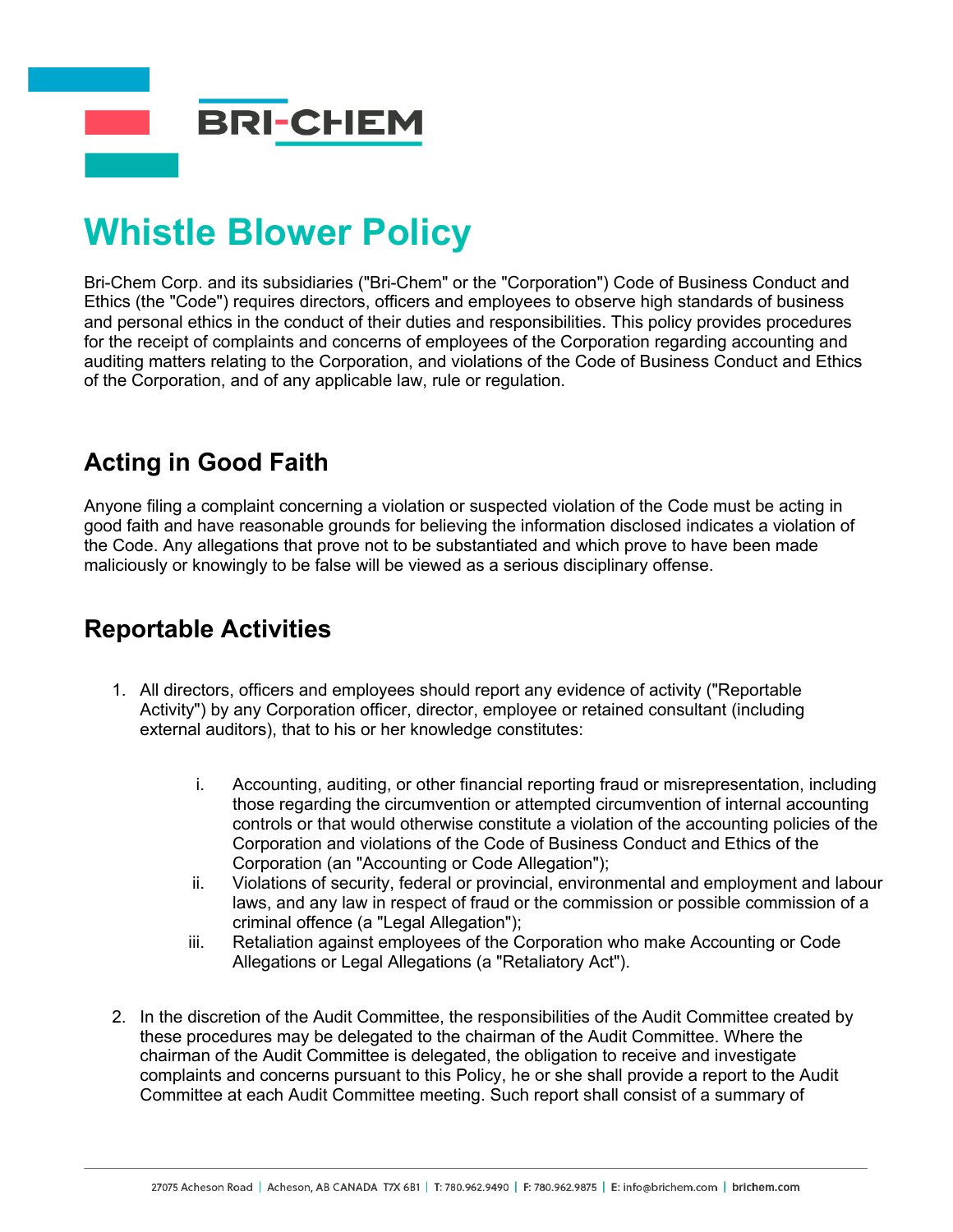

complaints and concerns received and investigated since the last Audit Committee meeting, including the disposition of any complaints and concerns investigated.

# **Reporting Violations**

The Code addresses the Corporation's open door policy and suggests that employees share their questions, concerns, suggestions or complaints with someone who can address them properly. In most cases, an employee's supervisor is in the best position to address an area of concern. However, if you are not comfortable speaking with your supervisor, or you are not satisfied with your supervisor's response, you are encouraged to speak with the Chief Executive Officer or Chief Financial Officer, or anyone in management whom you are comfortable in approaching. Supervisors and managers are required to report suspected violations of the Code of Conduct to the Corporation's Chair of Audit Committee, who has specific and exclusive responsibility to investigate all reported violations. For suspected fraud, or complaints regarding corporate accounting practices, internal controls or auditing, or when you are not satisfied or are uncomfortable with following the Corporation's open door policy, individuals should contact the Corporation's Chair of Audit Committee directly.

- 1. Any person acting in good faith and with reasonable grounds for suspecting improper activities in connection with an Accounting or Code Allegation, Legal Allegation, or a Retaliatory Act may make a Report of such activities. Knowledge or suspicion of improper activities may originate from employees in day-to-day work or in dealing with internal or external auditors, law enforcement officials, regulatory agencies, customers, or other third parties. Employees should convey any questions, concerns, suggestions or complaints they have to someone who can address them properly. Often, an individual's manager is in the best position to address a particular concern. However, an employee may also report matters according to the procedures set out in this Policy.
- 2. Reports are encouraged to be made in writing, so as to assure a clear understanding of the issues raised, but may be made orally or via email. Reports should be factual in nature and contain as much specific information as possible to allow for proper assessment and investigation of the allegations reported, and may be made openly, confidentially, or anonymously to the chairman of the Audit Committee as follows:

Name: Eric Sauze 2125 64 Avenue Edmonton, AB T6P 1Z4 Phone: (780) 231-6417 Fax: (780) 451-4420 Email: ejsauze@shaw.ca

As an alternative to the chairman of the Audit Committee, the Corporation may establish an anonymous incident reporting hotline (the "Hotline") maintained by the Corporation through a third party provider through which Reports may be made. If an employee would like to discuss any matter with the Audit Committee, he or she should communicate this in the Report and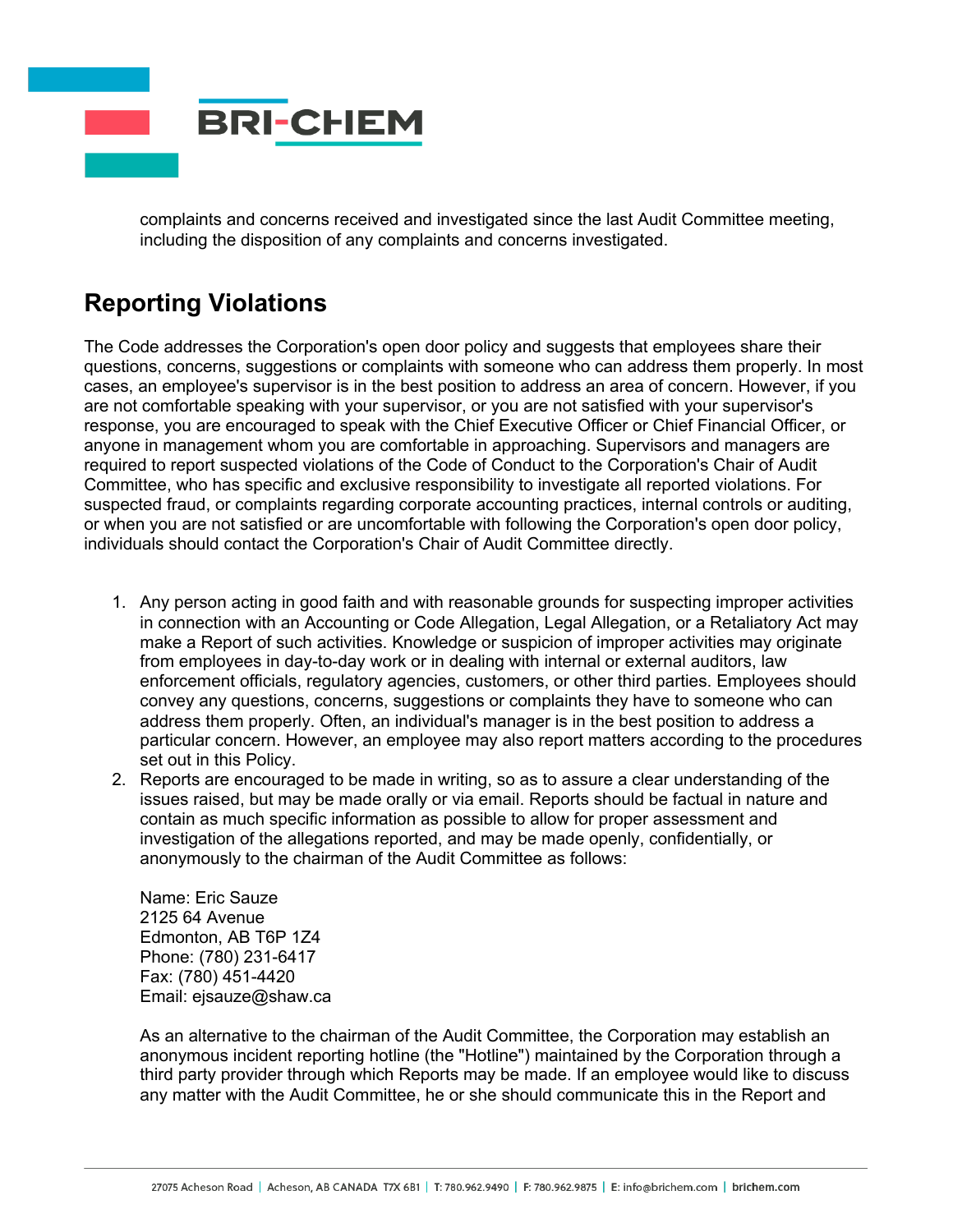

provide a telephone number at which he or she might be contacted, if the Audit Committee deems it appropriate. Reports are encouraged to be made in writing so as to assure a clear understanding of the issues raised.

- 3. Any Report that is made through the chairman of the Audit Committee, or directly to any member of management, or through the Hotline, if applicable, whether openly, confidentially, or anonymously, shall be recorded and promptly referred to the Audit Committee.
- 4. For the purpose of determining whether a Report warrants further investigation or review, each Report referred to the Audit Committee, and each Report made directly to the Audit Committee, whether openly, confidentially, or anonymously, shall be reviewed by the Audit Committee, who may, in its discretion, consult with any director, officer, or employee of the Corporation who is not the subject of the allegation and who may have appropriate knowledge to assist the Audit Committee.

#### **Investigation of Complaints**

If the Audit Committee determines that further review or investigation is warranted in respect of a Report, the Audit Committee shall decide whether it will be the responsibility of the Audit Committee or of management to investigate the Report, taking into account the considerations set forth in the section below.

- 1. If the Audit Committee determines that management will investigate the Report, the Audit Committee will notify the Chief Executive Officer of the Corporation in writing of that determination. Management shall thereafter promptly investigate the Report and shall report the results of its investigation, in writing, to the Audit Committee. Management shall be free, in its discretion, to engage outside auditors, counsel, or other experts to assist in the investigation.
- 2. If the Audit Committee determines that it will investigate the Report, the Audit Committee shall promptly determine what professional assistance, if any, it needs in order to conduct the investigation. The Audit Committee shall be free, in its discretion, to engage outside auditors, counsel or other experts to assist in the investigation.

Considerations Relative to Whether the Audit Committee or Management Should Investigate a Report

In determining whether it will be the responsibility of the Audit Committee or of management to investigate the Report, the Audit Committee shall consider, among any other factors that are appropriate under the circumstances, the following:

- 1. Who is the alleged wrongdoer? If the Chief Executive Officer or Chief Financial Officer of the Corporation is alleged to have engaged in wrongdoing, that factor alone may support a decision by the Audit Committee to conduct the investigation.
- 2. How serious is the alleged wrongdoing? The more serious the alleged wrongdoing, the more appropriate that the Audit Committee should undertake the investigation. If the alleged